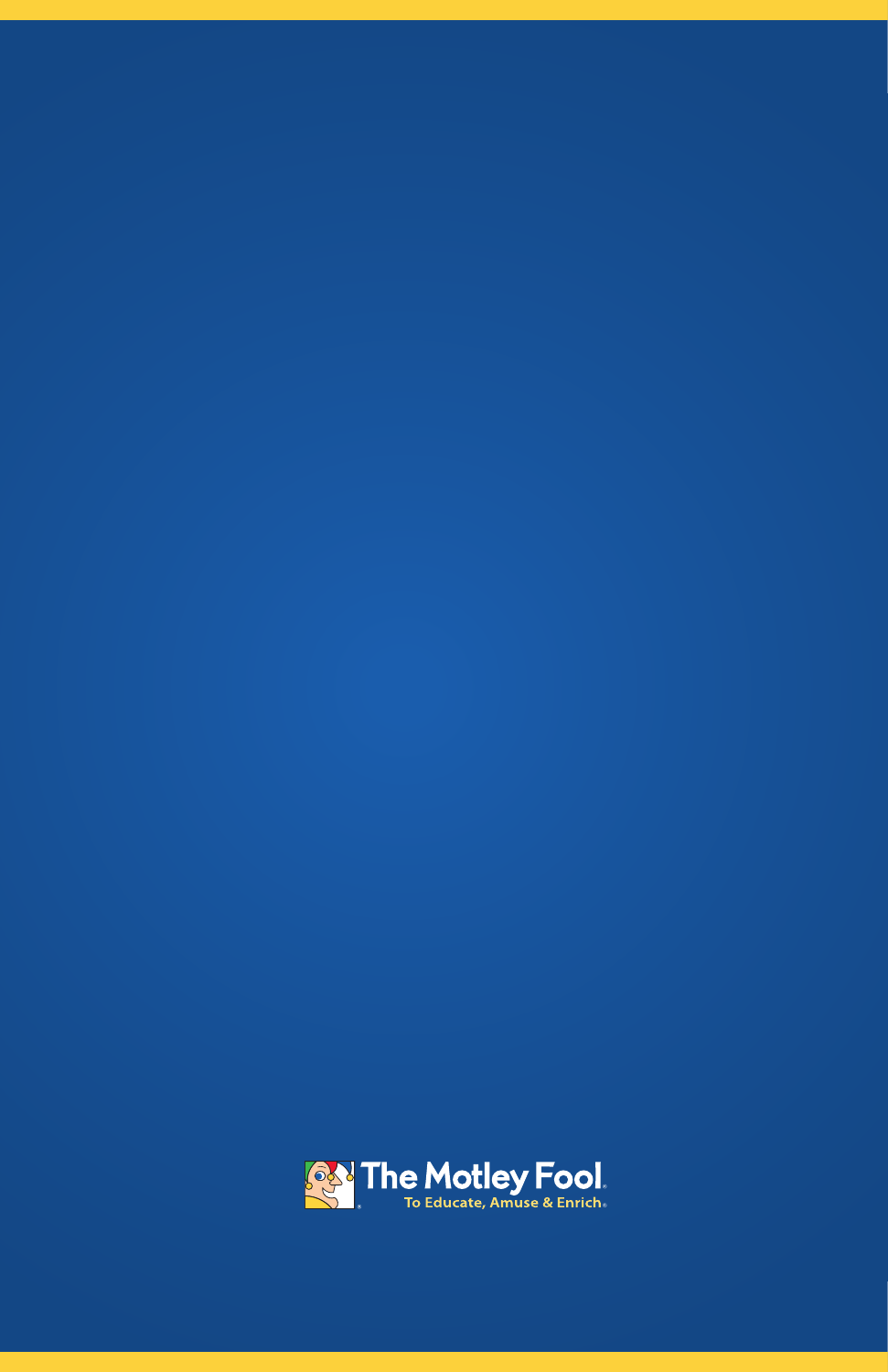# The Fool Rules

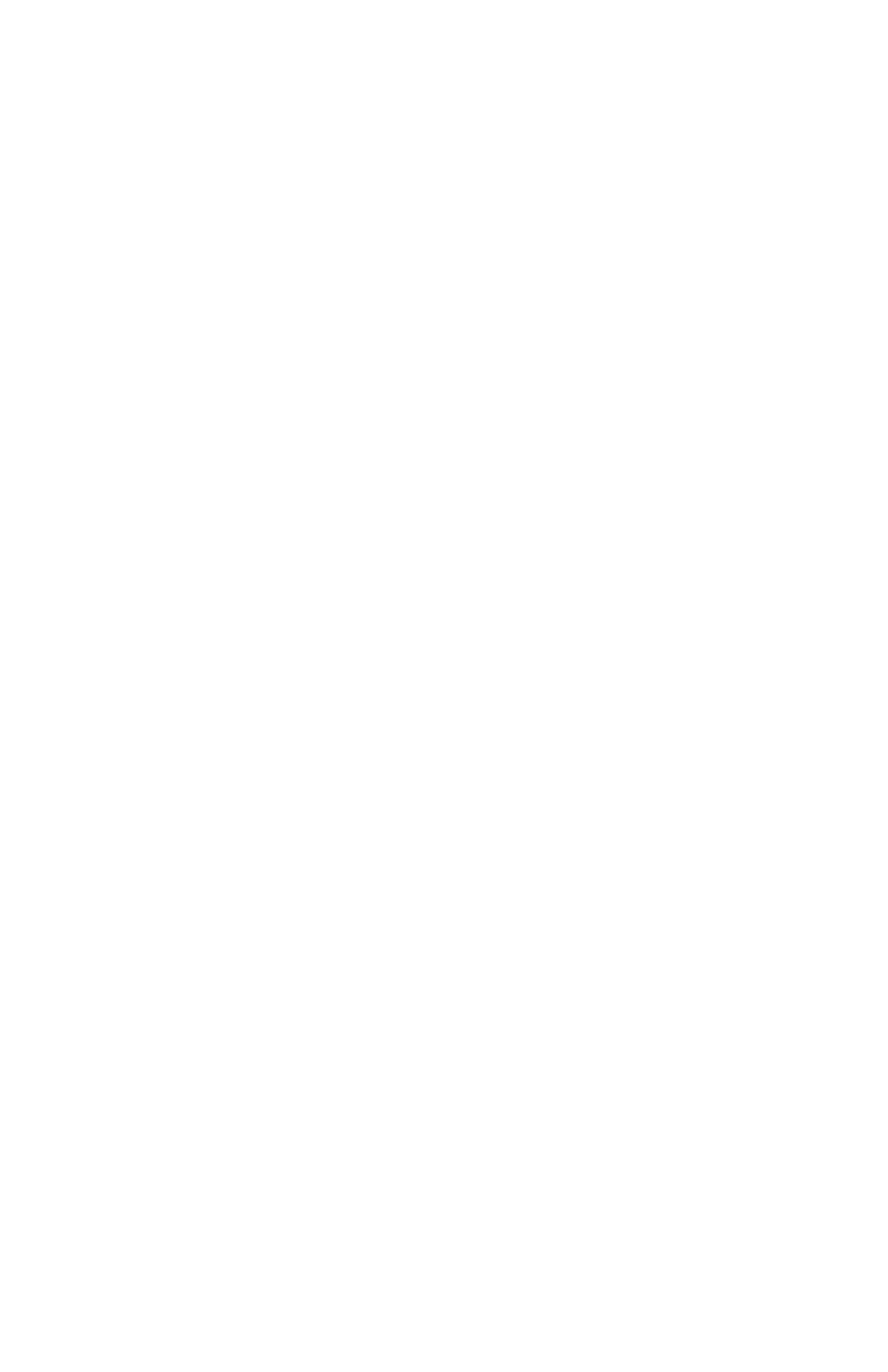# The Fool Rules!

# **A Guide to Foolish Behavior for U.S. Fools.**



© Copyright 1997-2012 The Motley Fool Holding Company, Inc. All rights reserved.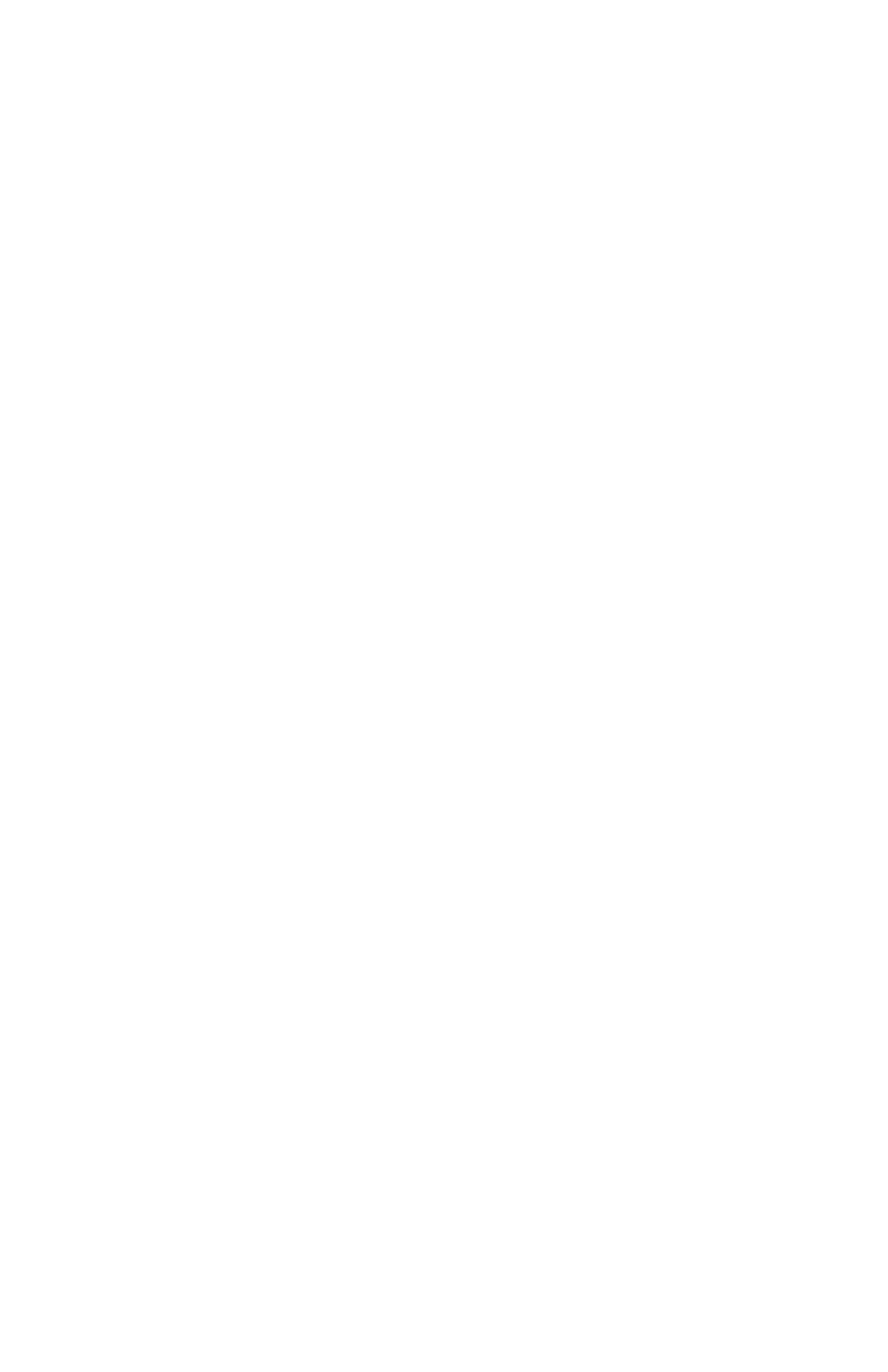# **Foreword**

At The Motley Fool we have a Foolish culture. What do we mean by "Foolish culture?" It's a way of life around our office that encourages creativity, promotes respect, believes that more fun leads to greater productivity, and most of all, pays little obeisance to *conventional* wisdom, to "the way things are done" at other places. We rely on you to help us maintain our Foolish culture. We are each guardians and promoters of Foolishness!

The Fool Rules are designed to provide you with general information about working at the Fool…and to do so in a way that won't make your eyes glaze over. Let us say from the get-go that your suggestions on improving this modest manual are always welcome. If during your reading you find yourself visited by the thought, "Who wrote this drivel?" the answer is, well, anyone who's ever read it! Everyone at the Fool has a voice, so we invite you to add yours to the chorus.

Let it also be said that Fool Rules cannot and do not cover every single little thing about working at the Fool. For subjects not covered here ("Why are there so many people always clapping at this company?" "Can I display photos of my pet boa on Fool. com?" "Where the heck can I find more toilet paper?"), just ask your manager, or our stellar Ops Team. And please bear in mind that the whole meaning of life question is really a philosophical one and can be answered by only you.

By the way, the Fool reserves the right to alter or interpret these policies as needed, either orally or in writing. But we'll make it a point to let you know if and when we do.

#### **Did you know?**

*inc. Magazine* named our employee handbook "the best in the world." (11/98)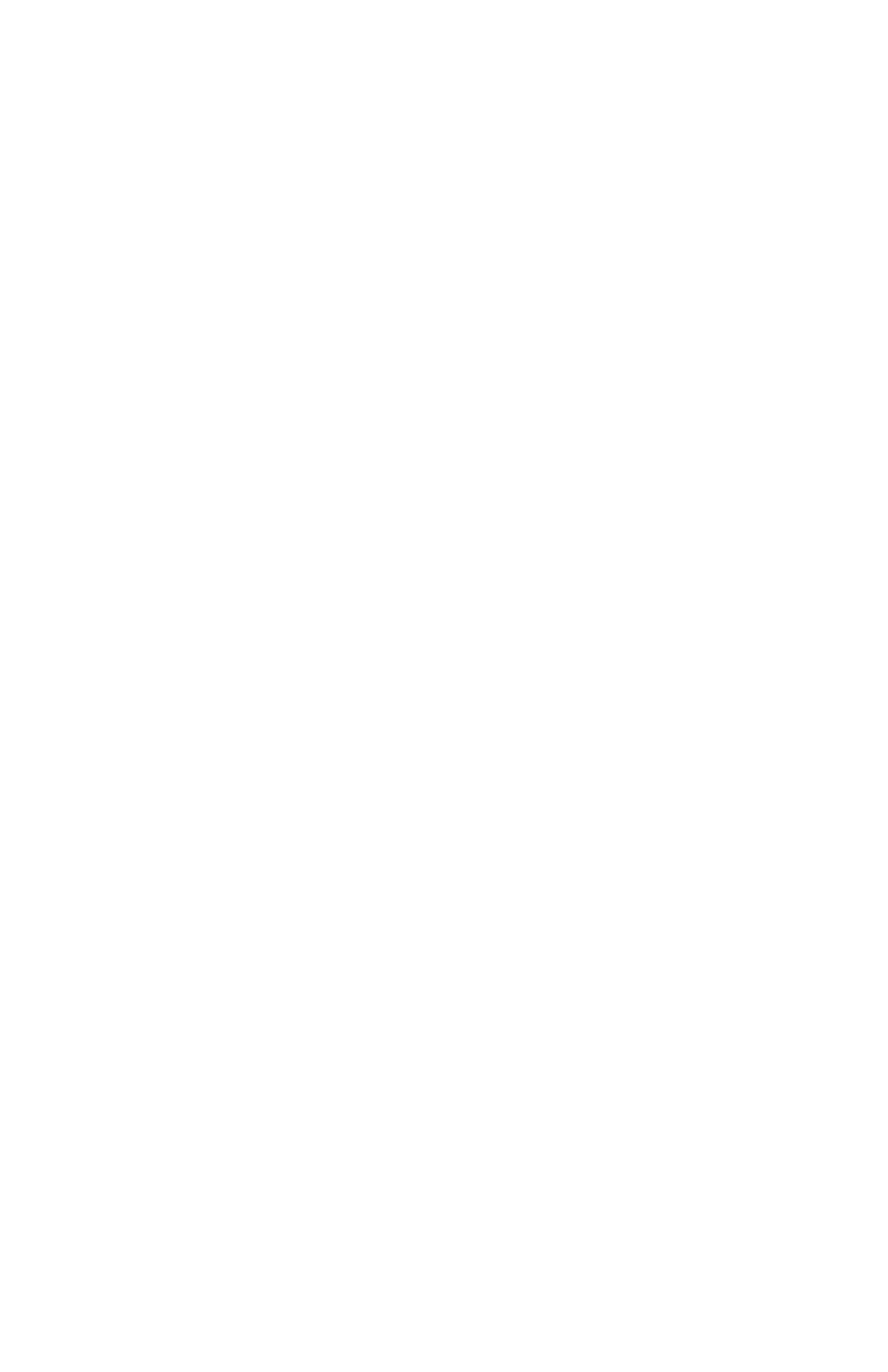# **Contents**

### **Welcome to the Fool!**

- Our Purpose
- Our Core Values

### **Getting Paid to Work at the Fool…and Other Benefits**

- Employee Benefits
- The Workweek
- Payday
- Pay Periods
- Time Sheets
- Overtime
- Fooliversaries
- Foolish Holidays
- Vacation
- Sick Time
- Family and Medical Leave Act of 1993
- 7 Maternity and Paternity

#### **How We Roll**

- Types of Employment
- Equal Employment Opportunity
- Discrimination-Free Workplace
- Harassment-Free Workplace
- Employment-at-Will
- E-mail and Computer Use
- Fool Policies; Fool Ombudsperson
- Disciplinary Action
- Illegal Substances
- Intoxicants
- Smoking
- Travel

### **Other Critical Need-to-Know Policies**

- Safety and Security
- Representing the Fool in Public
- Dressing for Success
- Changes in Personal Information

#### **Closing**

#### **Did you know?**

It all started with chocolate pudding.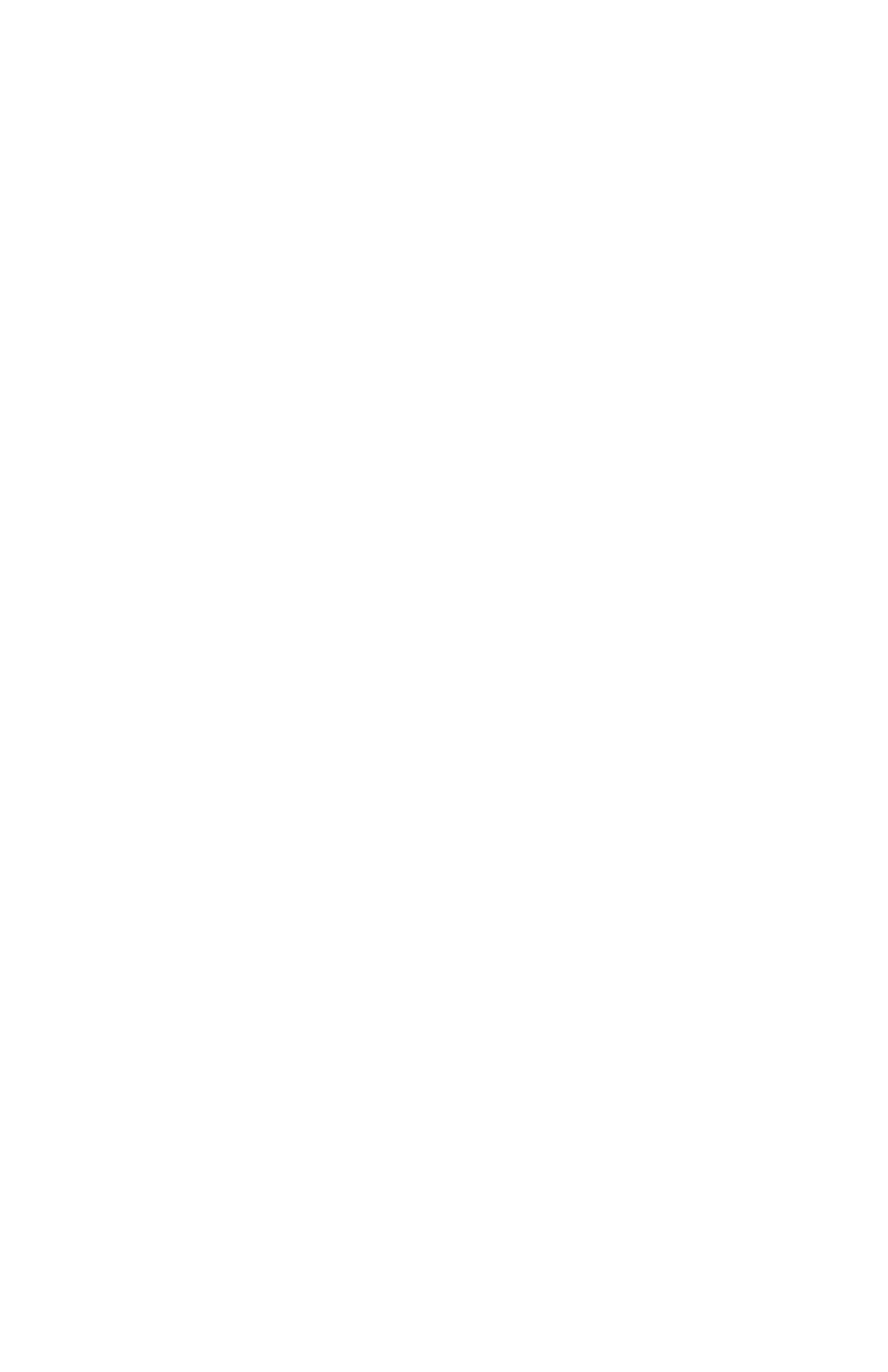# **Welcome to the Fool!**

On behalf of everyone at The Motley Fool, Inc.…Welcome!

At the Fool, we believe that by encouraging people to take control of their financial destinies, we actually inspire social progress — making people smarter, more inquisitive, more self-sufficient, and better able to contribute to their families, communities, and society in general.

But, hey — let's not forget that being Foolish also means having fun! By approaching the very serious business of investment and personal finance in a down-to-earth, lighthearted way, we try to take the mystique out of managing your money, making it understandable and, yes, even amusing! As a Fool, you are a big part of that. To play your role properly, you should get to know The Motley Fool and what we stand for.

# **Our Purpose**

To Educate, Amuse & Enrich

# **Our Core Values**

Be Foolish!

COLLABORATIVE Do great things together.

INNOVATIVE Search for a better solution. Then top it.

FUN Revel in your work.

HONEST Make us proud.

\_\_\_\_\_\_\_\_\_\_\_\_\_\_\_\_\_\_\_\_\_\_\_\_\_\_\_\_

COMPETITIVE Play fair, play hard, play to win.

MOTLEY Make Foolishness your own. Share your core value:

(insert value here)

### **Did you know?**

You will find our core values throughout Fool HQ.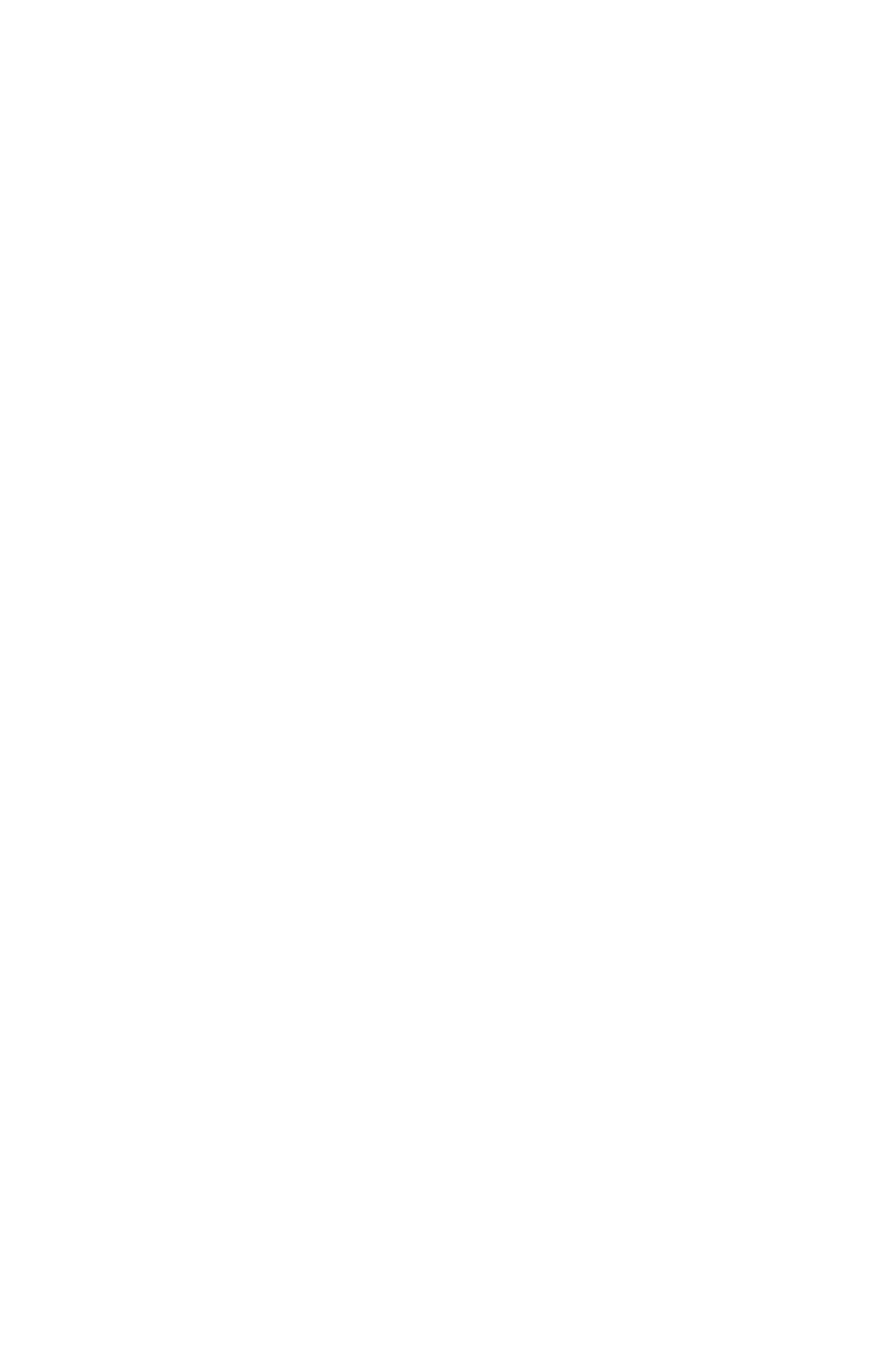# **Getting Paid to Work at the Fool…and Other Benefits**

# **Employee Benefits**

As though getting paid to work at the Fool weren't enough, tell 'em what else they've won!!

Full-time members of our fine Fool fiefdom are also eligible for:

- Tax-deferred  $401(k)$  plan with a percentage company match
- • Pizza day, cake day, and stocked fridges
- Employee stock option plan
- On-site massage therapist and two out-of-this-world massage chairs
- • Health insurance benefits, including prescription and vision coverage, and dental insurance
- • Employee Assistance Program
- Monthly events like camping, theater outings, skiing, baseball games, the Halloween party, the holiday party, and our world famous Foolapalooza
- • Life insurance....mmmmmm..*.life insurance*
- • Short-term and long-term disability insurance
- Medical and dependent care flexible spending accounts
- Maternity/paternity leave (including gift certificates for groceries or prepared meals)
- • State-of-the-art game room
- Option to purchase supplemental life insurance and supplemental long-term disability insurance at group rates
- Option to purchase veterinary insurance and/or pre-paid legal at group rates
- • Credit union membership
- Foolish clubs
- • Fool Dollars!

Learn more about these useful benefits programs from Human Resources. What more could you ask for, eh, Fools?

### **Did you know?**

The game room got its start with one foosball table — a gift from AOL in 1995.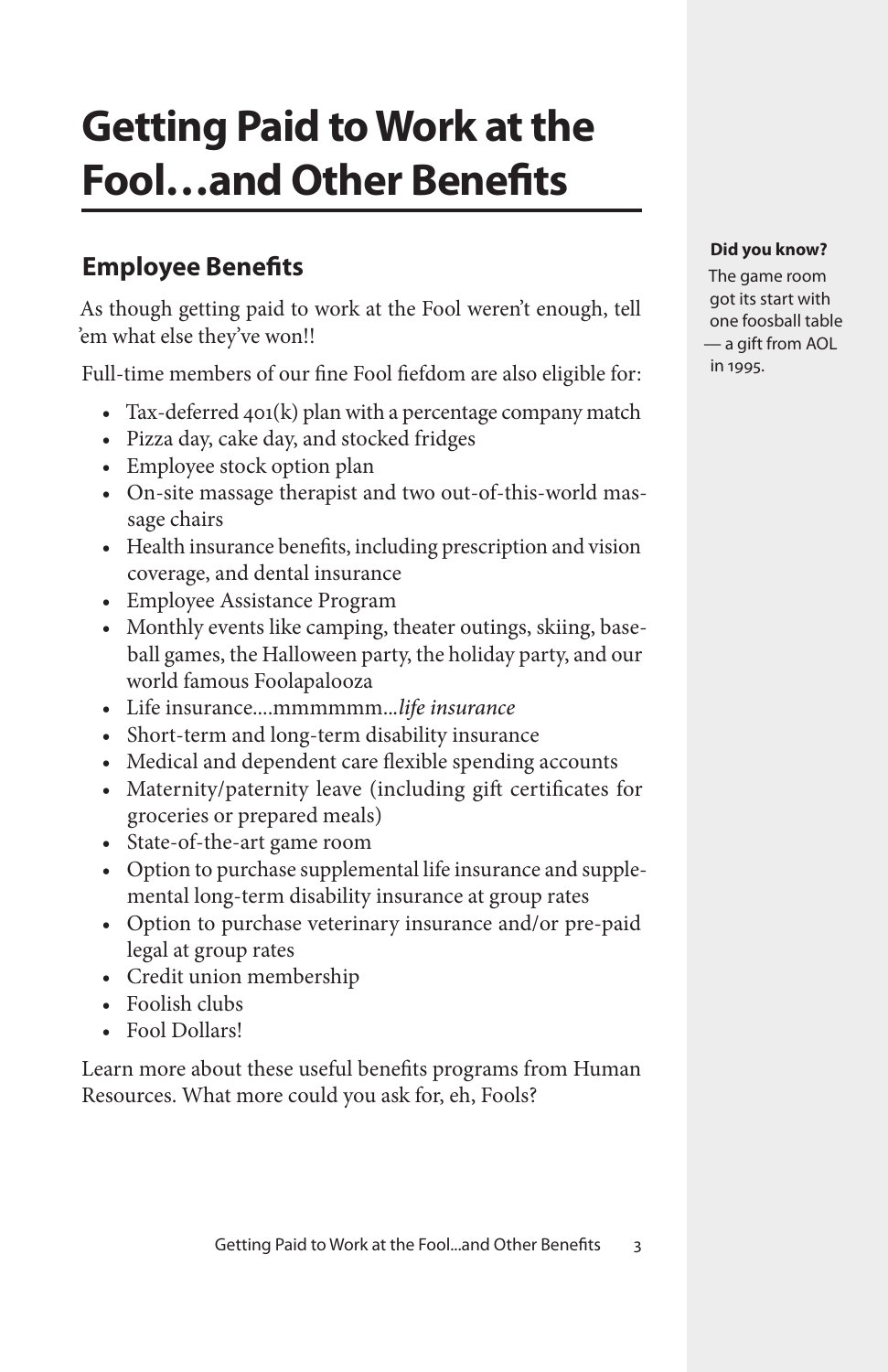### **The Workweek**

A Fool's work is never done. After all, we're trying to change the world, right? But that doesn't mean we have to work all the time. As a general rule of thumb, our HQ offices are open Monday through Friday from about 9:30 a.m. to 5:30 p.m. And, indeed, lots of Fools work a standard 40-hour workweek. But we recognize that everyone is different, and strive to maintain a flexible work calendar and an environment in which employees (having made proper arrangements with their managers, of course) can customize their work schedules to meet the particular demands of their jobs. If you are interested in establishing a flexible work arrangement, discuss it with your manager.

# **Payday**

KA-CHING! "Baby wants a new pair o' shoes!" All Fools are paid on a semi-monthly basis. For your convenience, you can choose to direct-deposit your paycheck so that your money will be routed automatically into your bank account. Please note: In order to participate, you need to have an active bank account at a real bank. We cannot route your paycheck to the space under your mattress or the lockbox buried in Uncle Jesse's backyard.

# **Pay Periods**

Our pay periods run from the first day of each month to the 15th, and from the 16th day of each month to the last. Your paychecks will correspond to these dates. Pay dates are the  $7<sup>th</sup>$  and  $22<sup>nd</sup>$  of each month. If it happens to fall on a weekend or holiday, you'll be paid the nearest workday ahead of the pay date.

## **Time Sheets**

If you're a non-exempt Fool (meaning eligible for overtime), you must complete a semi-monthly time sheet showing an accurate record of the time you've actually worked. For specific instructions about this procedure, consult your manager or a friendly face from Payroll.

### **Say what?**

*"Everybody's working for the weekend."* 

— Loverboy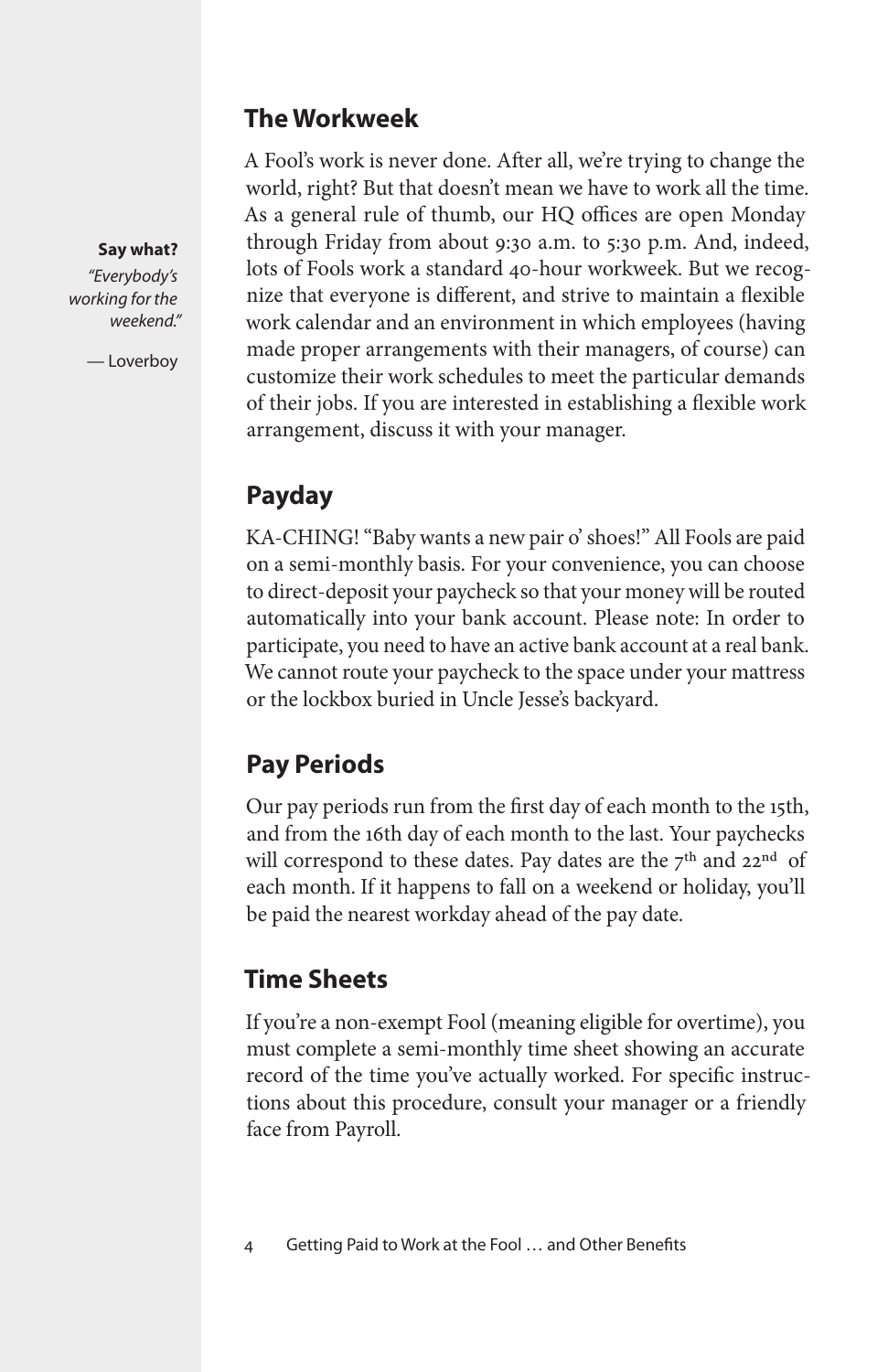# **Overtime**

If you are a non-exempt Fool, you will become eligible for overtime pay after you've worked 40 hours in a week. For purposes of calculating overtime, The Motley Fool workweek runs from 12:00 a.m. Monday through 11:59 p.m. Sunday. Authorized overtime will be paid at the rate of one and one-half times the regular rate for the time worked in excess of 40 hours in a workweek. Please note that overtime should be authorized by your manager. Failure to get permission may result in severe finger wagging, frantic jumping up and down, random Tyra Banks-style tirades, or worse. (What could be worse?)

# **Fooliversaries**

Fooliwhat? Fooliversaries — that's what we call your service anniversary. And each year we recognize and celebrate the day you started your journey with us. For starters, you get a really nifty big balloon, but that's not all. Depending on the anniversary year, each Fool also gets a surprise gift. So what's the surprise? Stick around and find out. Note that, as funny as it is, breathing helium is strictly forbidden.

# **Foolish Holidays**

Holidays are days off with pay (woo-hoo!). At the Fool, we generally recognize these holidays as observed by the New York Stock Exchange:

- New Year's Day
- Martin Luther King Jr. Day
- Presidents Day
- Good Friday
- Memorial Day
- Independence Day
- Labor Day
- Thanksgiving
- • Christmas

### **Did you know?**

Call 1-866-429- FOOL (3665) to get all the latest information on office closures for inclement weather, power outages, or an invasion from another planet.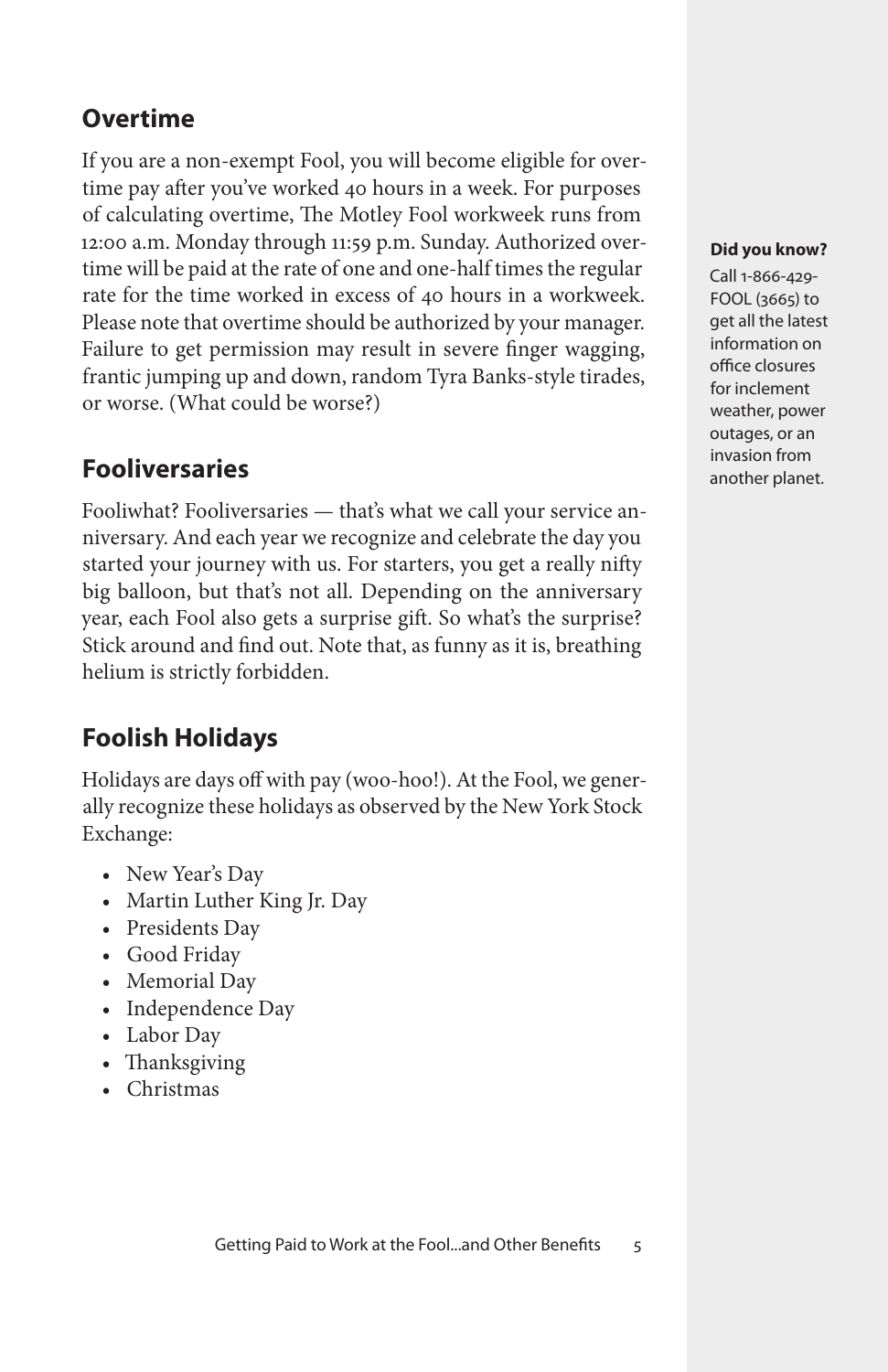But wait — there's more! We also want you to celebrate one other special occasion. The day that changed your parents' lives forever…your birthday!!! So enjoy the day celebrating yourself.

### **Vacation**

The Fool's vacation policy is pretty straightforward: **Take what you need**. That's right — as long as you get your work done and consult with your manager in advance, you may take any reasonable amount of time off. With pay, of course. Huh? What gives, you ask? Well…nothing, actually. We simply believe Fools will treat themselves, their company and their co-workers with fairness and respect and wouldn't dare abuse such a wonderfully Foolish benefit. So far, we've been right about that. It may be worth pointing out here that, as a general rule, most Fools take three to four weeks of vacation per year, and not more than three weeks in succession. But we're flexible. Just make sure you consult your manager before making your vacation plans. It should be noted that failure to take a vacation could result in overheating, burnout, and, well, a pretty dull existence. Take the time off you need and deserve!

# **Sick Time**

We hope you don't get sick while you work for the Fool. But if you do, our sick time policy works rather like our vacation policy: Take what you need. In other words, if you're illin', PLEASE stay home chillin'...and get healthy. Word! (None of us here want your disgusting virus anyway.) And, yes, you will get paid for the time you're out. Out of simple Foolish courtesy, we expect you to call your manager to say you won't be in and when you expect to return.

# **Family and Medical Leave Act of 1993**

Don't forget the Family and Medical Leave Act! The FMLA of 1993 allows you to take up to 12 weeks of paid or unpaid (depending on the circumstances) time away from work in a 12-month period to take care of a personal illness, the illness of an immedi-

### **Did you know?**

May 17 is Bob Saget's birthday, and June 1 is the start of National Accordion Awareness Month.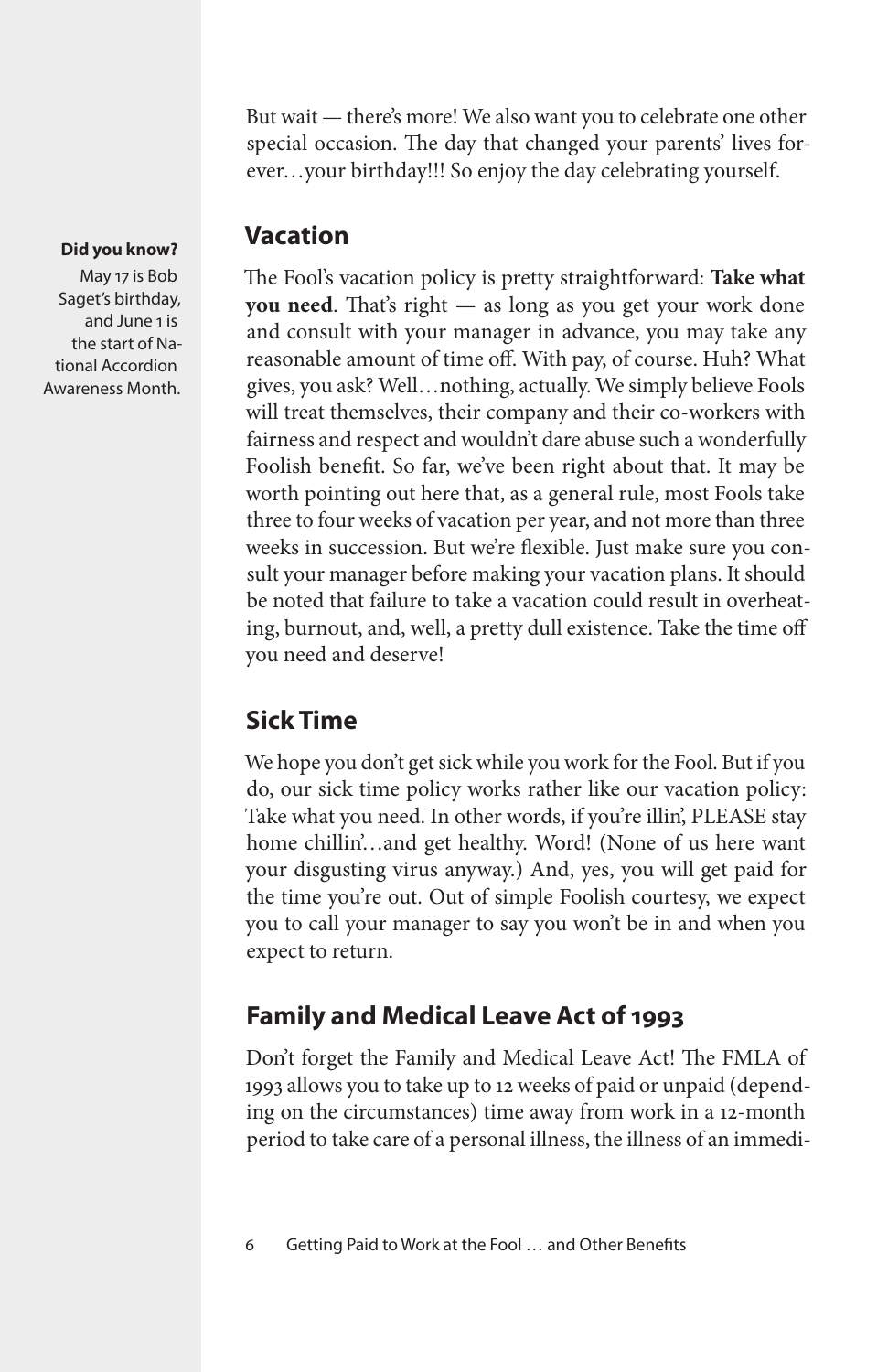ate family member, or a newborn child. It also allows a spouse, son, daughter, parent, or next of kin to take up to 26 workweeks of leave to care for a member of the Armed Forces, including a member of the National Guard or Reserves, who is undergoing medical treatment, recuperation, or therapy, is otherwise in outpatient status, or is otherwise on the temporary disability retired list, for a serious injury or illness. Whew! That's quite a mouthful!

To qualify for this type of leave, you must have been employed for one year and have worked at least 1,250 hours. If you think your situation might fall under the FMLA, discuss it with Human Resources right away! If you'd like further details, refer to the FMLA policy, which is available through Human Resources (they'll even help you read and interpret the thing, which is about 6 million pages long).

### **Maternity and Paternity**

We love seeing new Fools brought into the world and know that new mommies and daddies need some time to take care of their little bundles of joy, so, unless the FMLA (above) supercedes for special situations:

### BIRTH MOMS

Can take off the period of time covered by short-term disability plus an additional three weeks of paid vacation. Any additional time leading up to the 12 week FMLA allowance will be unpaid. Under normal circumstances, we'll want to see your face again after 12 weeks. We miss you!

### NEW DADS

Can take three weeks of paid leave in succession. If dad becomes the primary caregiver, the rest of the time off under the FMLA will be unpaid vacation time.

#### **Did you know?**

The Fool was featured on the cover of *Washingtonian* magazine as one of the area's best places to work.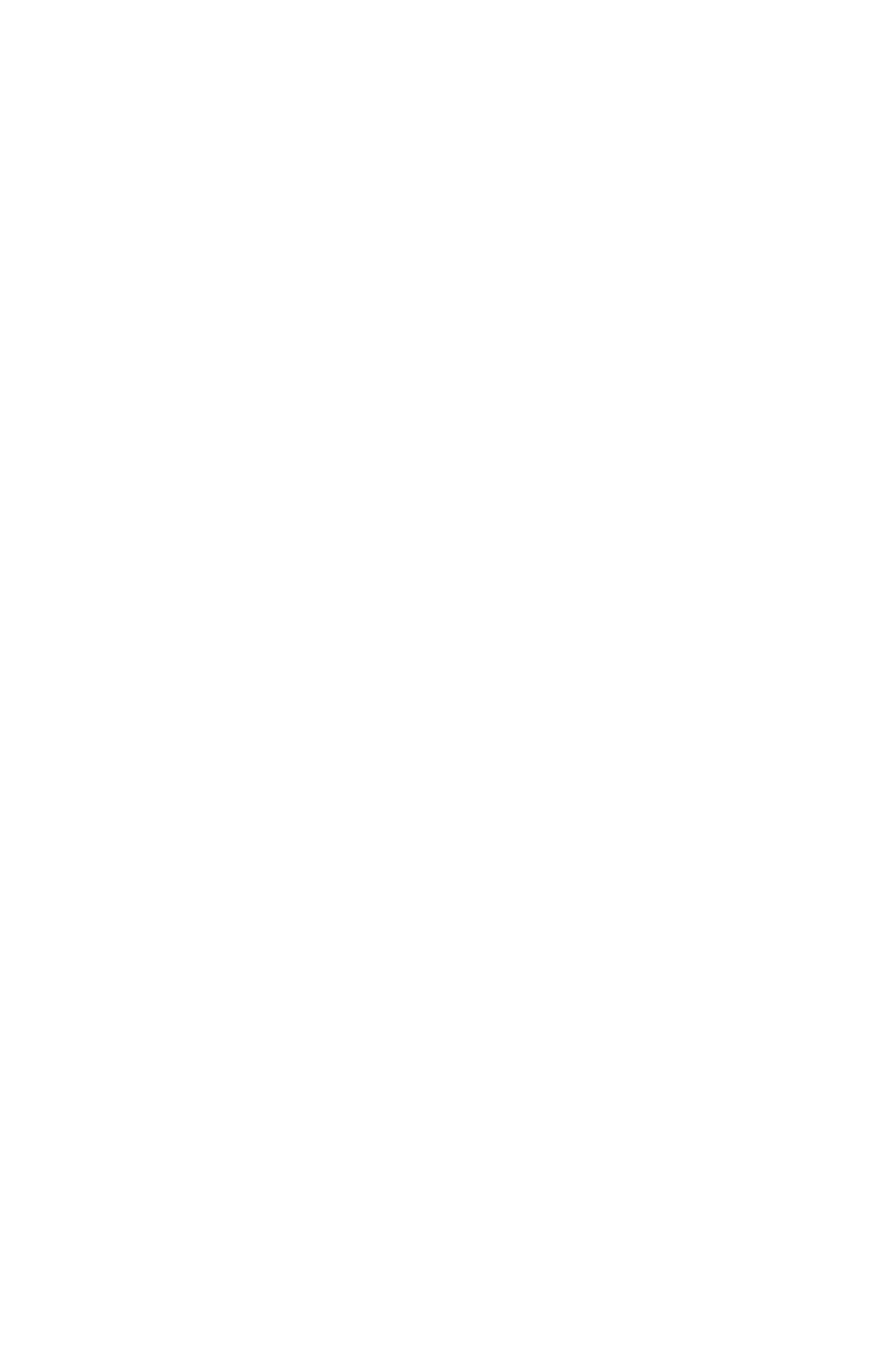# **How We Roll**

# **Types of Employment**

### Full-Time Employees

*Venti.* Our largest size and best value.

If you are regularly scheduled to work at least 20 hours per week, then you are a full-time Fool, and you qualify for all employee benefit plans.

Part-Time Employees

*Grande.* Same outstanding quality, smaller serving.

If you are regularly scheduled to work fewer than 20 hours per week, or don't have a regular schedule, then you are a parttime Fool and you may qualify for some employee benefits. Check with Human Resources for specifics.

### Temporary Employees

*Tall.* Same great quality as full-time Fools, but conveniently customized.

If you are employed for temporary, short-term, or irregular periods — including specific projects, overloads, peak periods, or as-needed arrangements — then you are a temporary Fool, and you do not qualify for any company benefit plans except our awesome 401(k).

# **Equal Employment Opportunity**

The Motley Fool Holdings, Inc. provides equal opportunity to all employees on the basis of individual performance and qualification without regard to race, sex, marital status, religion, color, age, national origin, non-job-related handicap or disability, sexual orientation, or other protected factor.

### **Did you know?**

On their first day, new Fools are given a basket of candy to keep at their desks to share with their fellow employees.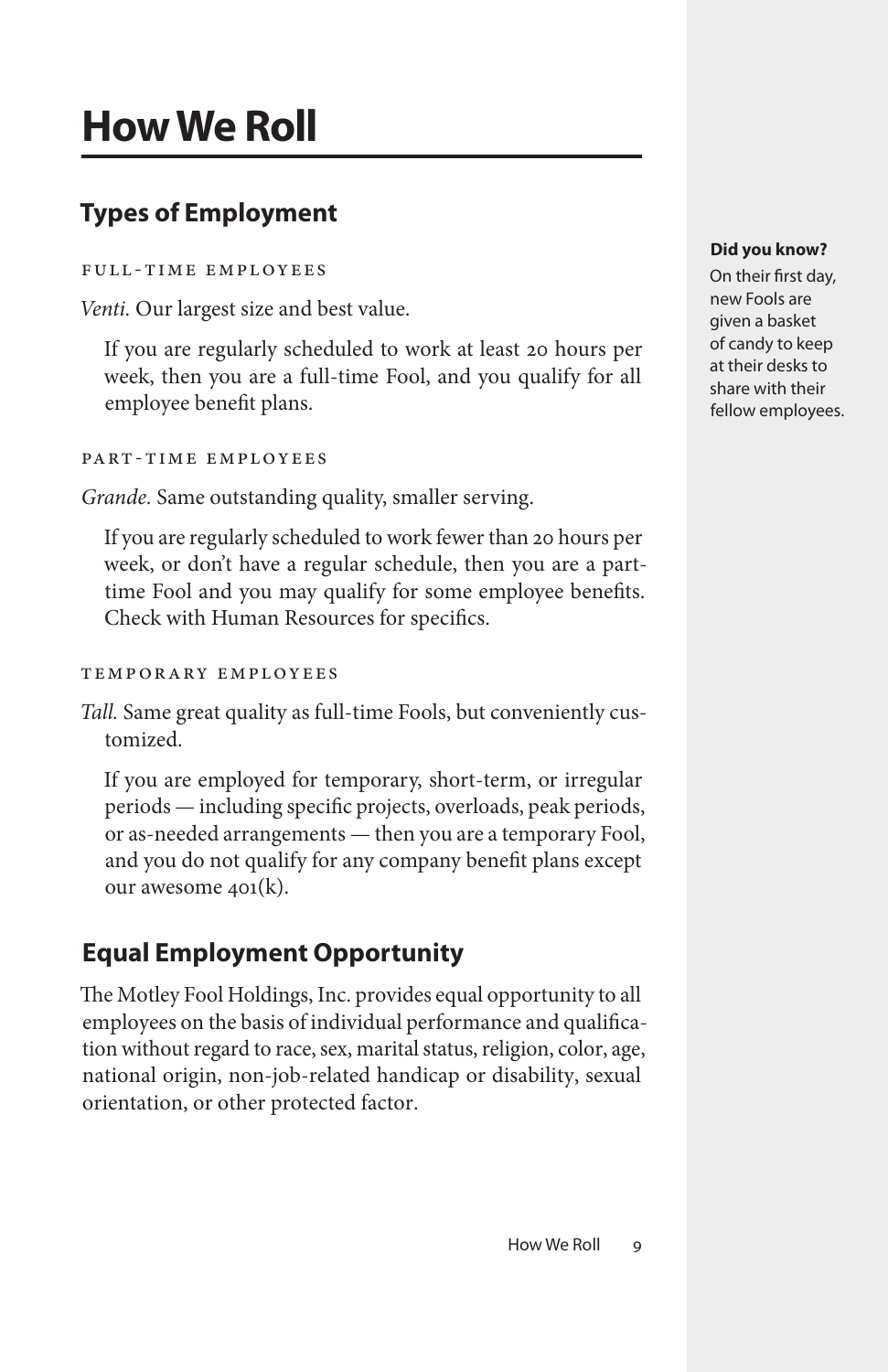#### **Say what?**

The Fool has a policy against hiring cyborgs, robots, replicants, or morlocks. However, if R2D2 wanted to apply, we would make an exception. We should, however, make you aware that there is one notable exception to this policy. It is our strict and earnest intention and the company's historical record will bear this out — we will never hire any of the following: cyborgs, robots, replicants, or morlocks. Now keep in mind we are well aware that all of the aforementioned have intentions of world domination in the future, but as of now we have no place for them at The Motley Fool…unless the year is 2122 and the revolution has already occurred. If that is the case we welcome our new cyborg, robot, replicant, or morlock rulers!!! Perhaps we have said too much?

### **Discrimination-Free Workplace**

It is our policy to ensure that no one at the Fool is discriminated against on the basis of any individual characteristic, including sex, race, religion, national origin, non-job-related handicap, color, age, sexual orientation, or other protected factor. Any violations — or apparent violations — of this policy should immediately be brought to the attention of Human Resources. Let's be absolutely clear here: The Fool does not tolerate discrimination in the workplace!

## **Harassment-Free Workplace**

At the Fool, we believe that all employees should be able to enjoy a work environment free from all forms of discrimination, including harassment from managers, co-workers, vendors, consultants, visitors, or customers of the Fool. Harassment includes, but is not limited to, any unwelcome, deliberate or repeated unsolicited verbal, physical, visual, or sexual contact, or solicitations of favors that are offensive, abusive, intimidating, hostile, denigrating, or demeaning. Harassment of any kind — including, but not limited to, an individual's age, race, color, national origin, ancestry, religion, medical condition, disability, sexual orientation preference, marital status, military status, or other protected group status — is strictly prohibited.

Additionally, it is our policy to provide a work environment free from sexual harassment. No Fool should be subjected to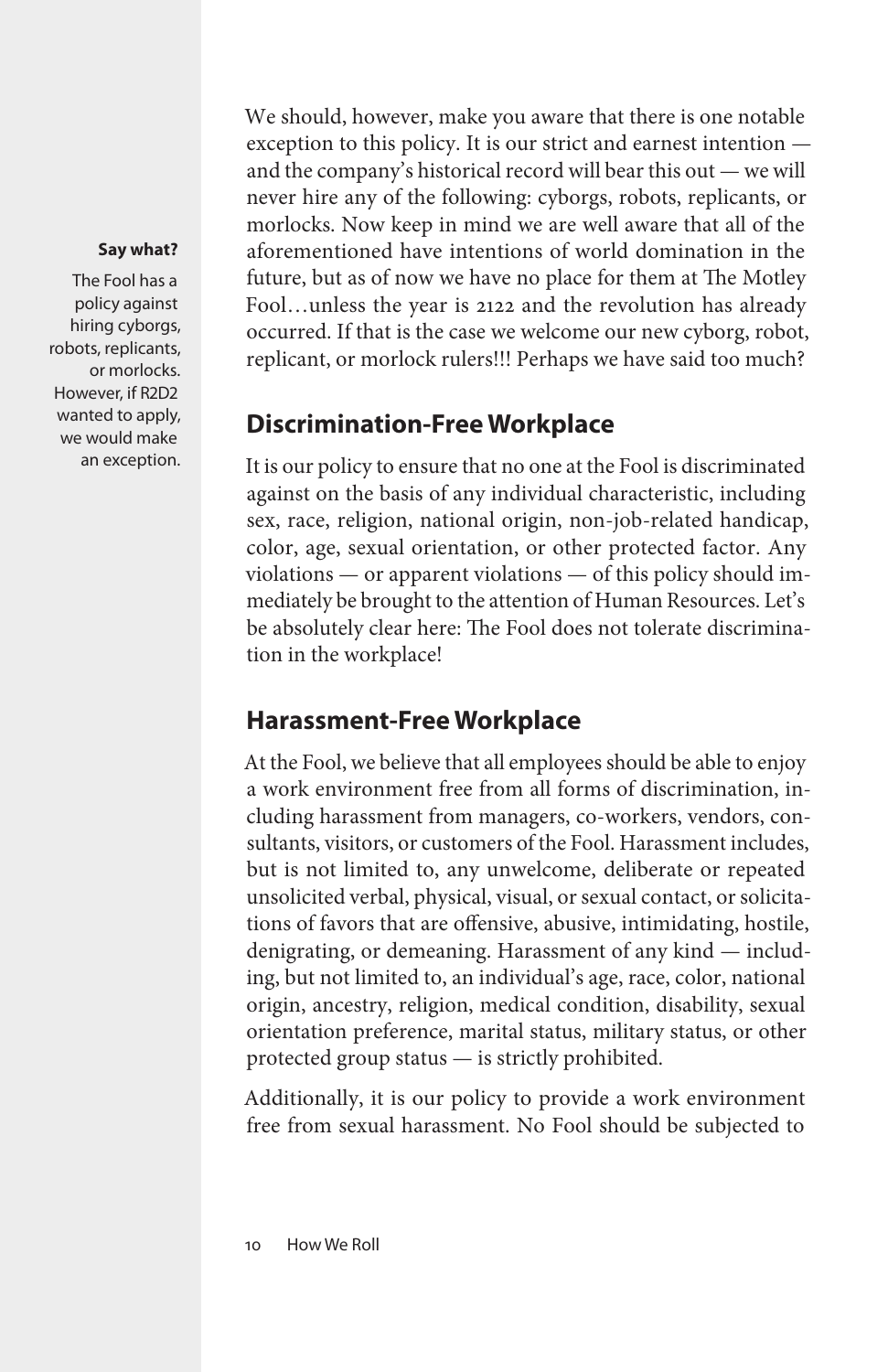unsolicited or unwelcome sexual overtures or conduct, either physical or verbal. Any threat or insinuation that a Fool's refusal to submit to sexual advances will adversely affect his or her employment, wages, or other conditions of employment is strictly prohibited. In addition, employees shall not engage in conduct of a sexual nature, either physical or verbal, that is unwelcome, personally offensive, intimidating, or hostile.

Bottom line: Harassment will not be tolerated! Any Fool who thinks he or she — or any Fool, for that matter — has been the victim of harassment should immediately report the incident to Human Resources, without concern or fear of reprisal. All such information shall be held in strict confidence and will be disclosed only on a need-to-know basis in order to investigate and resolve the situation. If investigation establishes that harassment has in fact occurred, the offending Fool will be disciplined — up to and including immediate termination.

If you are a manager and you know about harassment you are required to notify human resources. Failure of a manager to report known harassment will result in disciplinary action.

# **Employment-at-Will**

Nobody is forcing you to work for the Fool. That's why the company maintains an employment-at-will policy. Just as employees are free to end their employment with the Fool at any time and for any reason, the Fool is free to end an employment relationship with any employee at any time for any reason.

If we must part ways (sniff), you will be responsible for returning any and all Foolish property before your departure. This includes equipment, supplies, documents, data, email, company records, keys, access cards, credit cards, secret decoder rings, or anything else that rightfully belongs to the Fool.

Also, if you are leaving the Fool of your own accord, please schedule an exit interview with Human Resources so that you may be appropriately grilled as to what could have ever possessed you to leave such a wonderful place.

### **Say what?**

*"C is for cookie."*

— Cookie Monster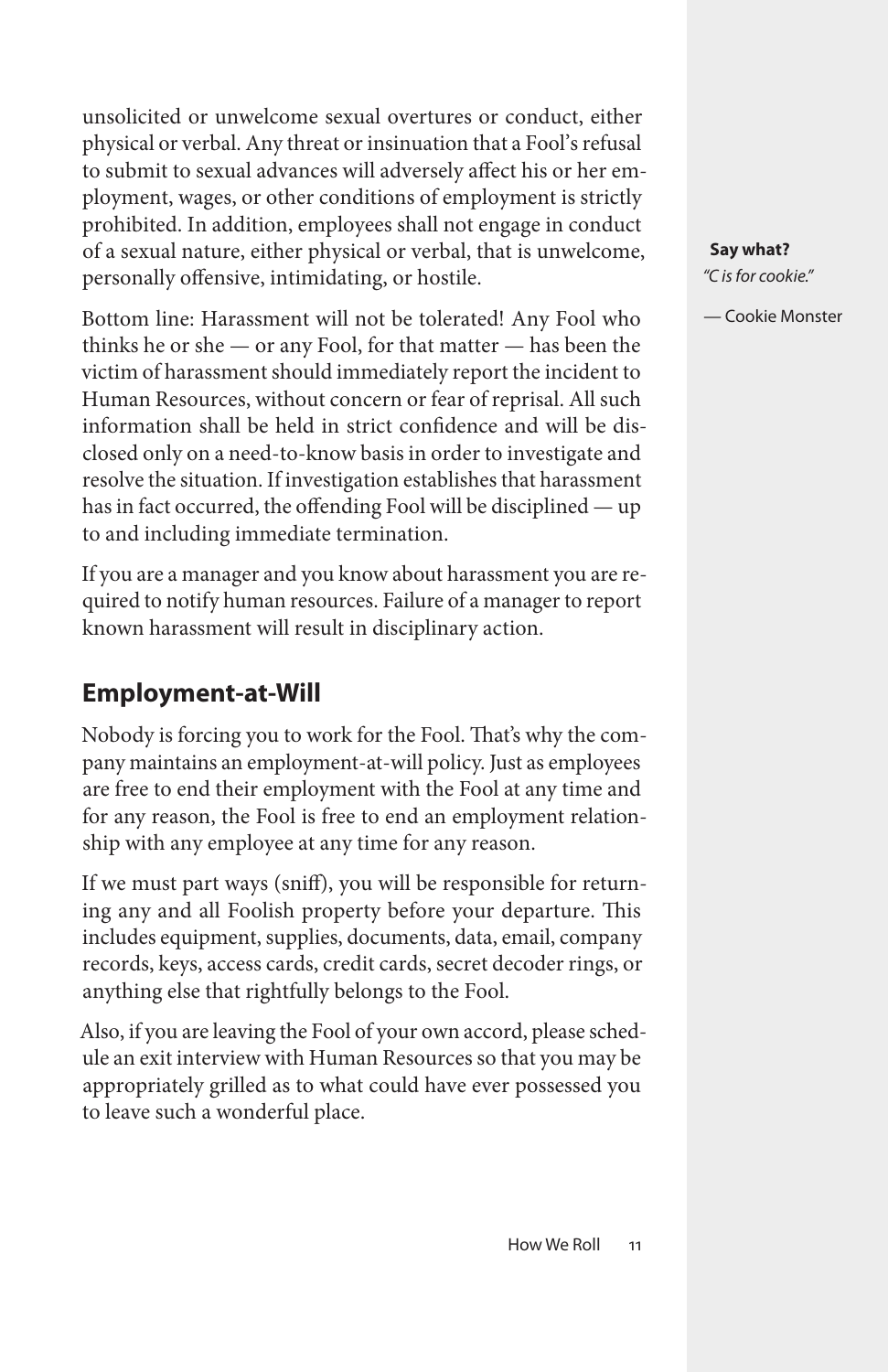# **E-mail and Computer Use**

Who better than the Fool to attest to the power of technology? And e-mail, especially! It's one of the great communication vehicles of our time, after all. But as with all good things, there is a limit. Sending and receiving personal e-mail is fine. But if you're exchanging more personal e-mails in a day than the Fool's entire customer service team in a month, you must get a hold of yourself!

And it goes without saying (but we'll say it anyway): Workplace rules and the Foolish Code of Conduct apply to e-mail. If you wouldn't or couldn't say it, then you shouldn't send it via e-mail.

Let it be said that the Fool respects your privacy, and no one has the time or inclination to monitor your e-mail or check the files you may have stored on the network or on your computer. But the Fool does own the computers and the network, and we reserve the right to monitor anything on our systems for the purpose of protecting the interests of the Fool, its intellectual or physical property, and our employees and business partners. Please refer to the Fool's Computer Security Policy for details.

# **Fool Policies; Fool Ombudsperson**

The Foolish Code of Conduct, Trading Rules, and other company policies reflect a commitment to our core values. As such, we hope and expect that you will strive to do great things with other Fools, search for better solutions and then top them, revel in your work, make us proud and play fair, play hard, and play to win. Beyond these values, we also trust that Fools will strive for reliability, dependability, and high-level competence in their Foolish roles. Whether you're in the workplace or away from the office on company business, please behave with decency, respect, and in accordance with all applicable federal, state, and local laws and regulations.

So, read these policies (conveniently housed on our intranet) you're responsible for knowing their contents and signing your name on the dotted line.

### **Did you know?**

We were voted "Best of the Web" by *Forbes* in several categories. We would list them all, but that would just be bragging.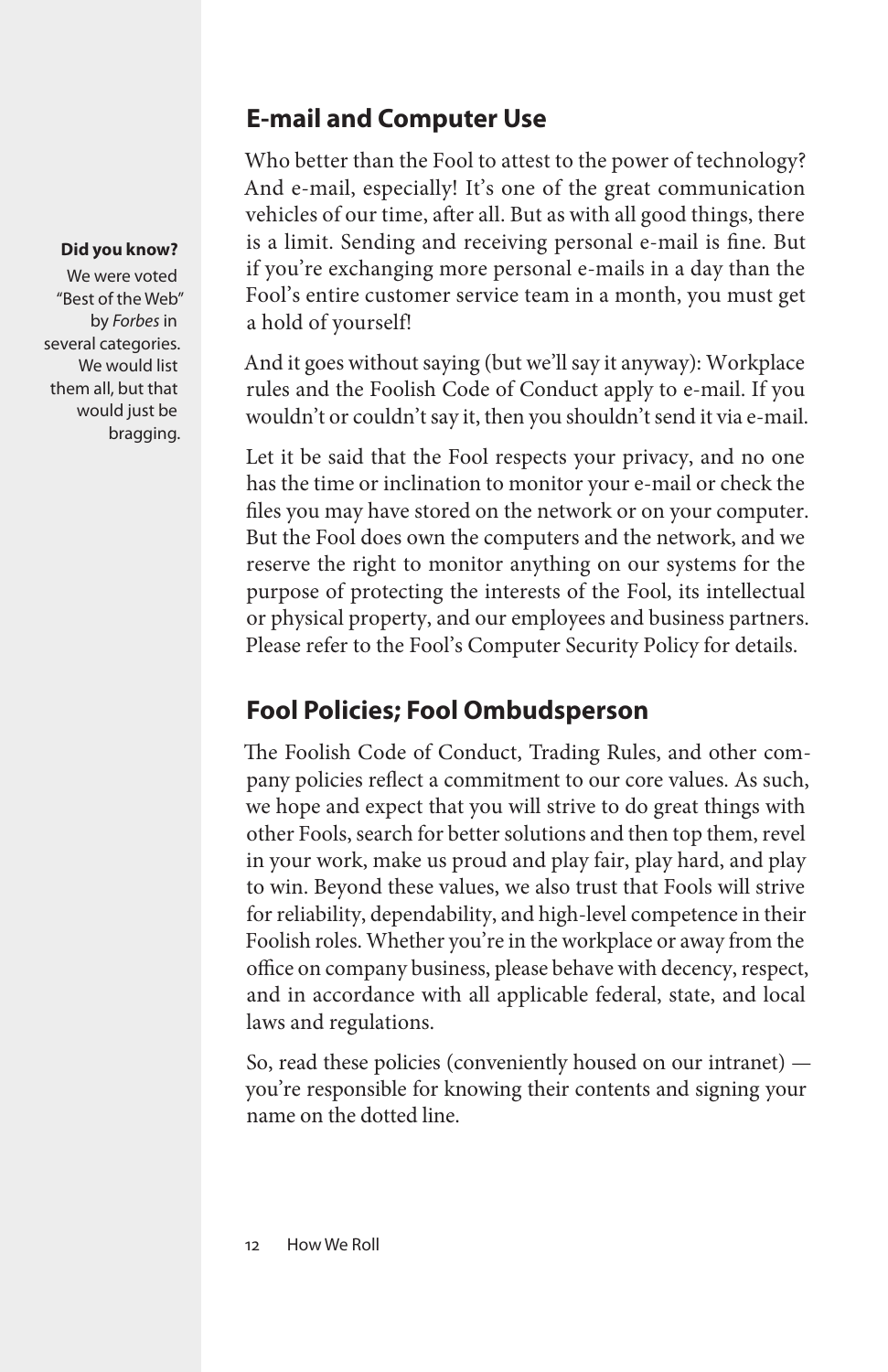Finally, if you believe that conduct that conflicts with any of our policies may be taking place, please talk to your manager or Human Resources. If you'd rather bring the matter to someone else, our Fool Ombudsperson is always available. Not sure who is our Ombudsperson? Check with an HR Fool who can point you to the appropriate person. Regardless of who you decide to talk to, please know that it is without fear of retribution. All information will be held in confidence and will be disclosed only on a need-to-know basis.

# **Disciplinary Action**

Violations of any Foolish policies may result in disciplinary action — up to and including termination. So, please…behave!

# **Illegal Substances**

The possession, use, or distribution of illegal substances is strictly prohibited and will be grounds for disciplinary action — up to and including immediate termination.

Chocolate is not considered an illegal substance, and its continued presence is, of course, encouraged.

## **Intoxicants**

So...once and awhile we like to roll through the office with a beer cart and surprise everyone! However, this should not be taken as permission to get rip-roaring silly and turning Fool.com into a dating website. Working under the influence of alcohol in such quantaties to effect your judgement, or using any other judgmentimpairing substance, is prohibited. In addition, providing alcohol to anyone under the age of 21, or consuming alcohol on Fool property or at Fool events if you are under the age of 21, is also prohibited. Violations will be grounds for disciplinary action up to and including immediate termination. Besides, we truly care about your health and safety! We're sentimental that way.

### **Say what?**

*"The Motley Fool is the organization that best represents the interests of individual investors."*

— Arthur Levitt, former SEC chairman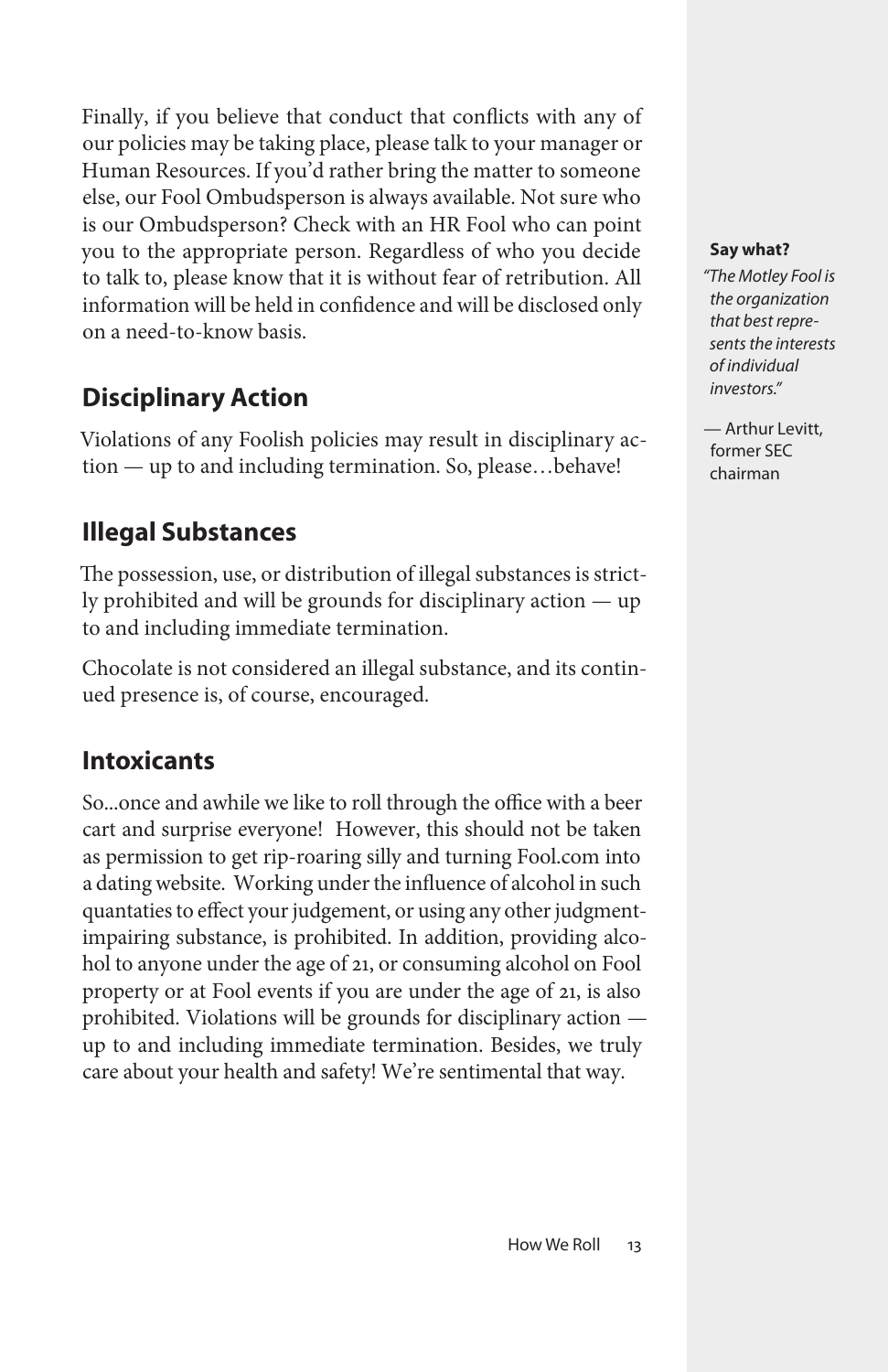# **Smoking**

Unless your ideas are so hot that they spontaneously combust, smoking is not permitted inside Fool offices. There is a special place called "outdoors" for this purpose. We do ask that you not form a human smoking shield in front of the main entrance to Fool offices. The morlocks…er, the pesky copier salespeople will get in anyway.

# **Travel**

Some Fools, as it happens, must travel the globe in order to do their jobs. If you are one of these people, you will be issued a clean pair of sneakers, a bag lunch, and a compass. OK, not really (you have to provide your own lunch). Actually, if you must travel for work, the Fool will make your travel arrangements and reimburse you for all related expenses. Check out the schweet policy details on the intranet.

### **Did you know?**

Fool.com is notorious for April Fool's Day pranks such as the fictional emeringue.com IPO.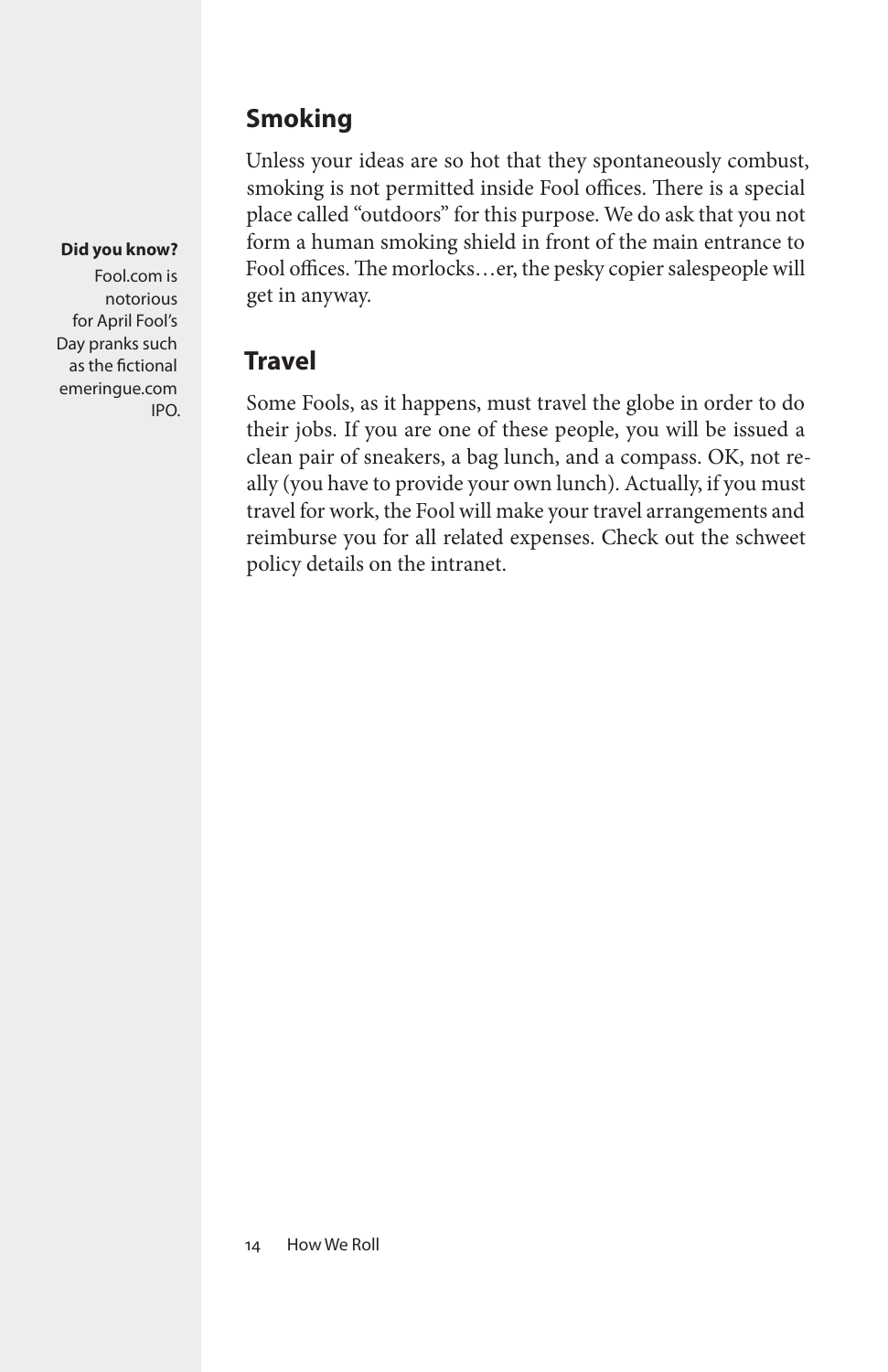# **Other Critical Need-to-Know Policies**

# **Safety and Security**

Fools like to work and play safe. Employees are expected to observe reasonable safety precautions in their work and should bring any potential safety hazards to the attention of Office Ops. As always, chainsaw juggling and sword swallowing are strongly discouraged…except on talent show day.

If you get hurt or witness someone else getting hurt, please notify Human Resources immediately. We need to get those worker's compensation people on the case ASAP to make sure you're getting taken care of!

In case of emergencies several Fools are CPR-certified, and first aid kits are provided in each kitchen.

### **Representing the Fool in Public**

The Fool is a well-known company. What with our website, newsletters, books, newspaper column, and frequent appearances in the media, you might even say we're one of the most popular sources of profitable advice on Earth. All of this is to say that there are a lot of people out there who are curious about our business and want to get our take on all sorts of things. This is flattering, of course, but it may not always be the best thing for the Fool. So we've established some policies and procedures that deal with communicating to external audiences. They're designed to ensure that we put our most Foolish feet forward in public, and to help you deal with inquiring minds.

In short, no Fool may talk to the media — on or off the record or speak publicly on behalf of the Fool without first consulting with our Fool Media team. If you get any kind of external inquiry yourself, please forward it to Fool Media.

#### **Did you know?**

We don't require footwear at the Fool. Did you ever notice how much Fools can accomplish without shoes?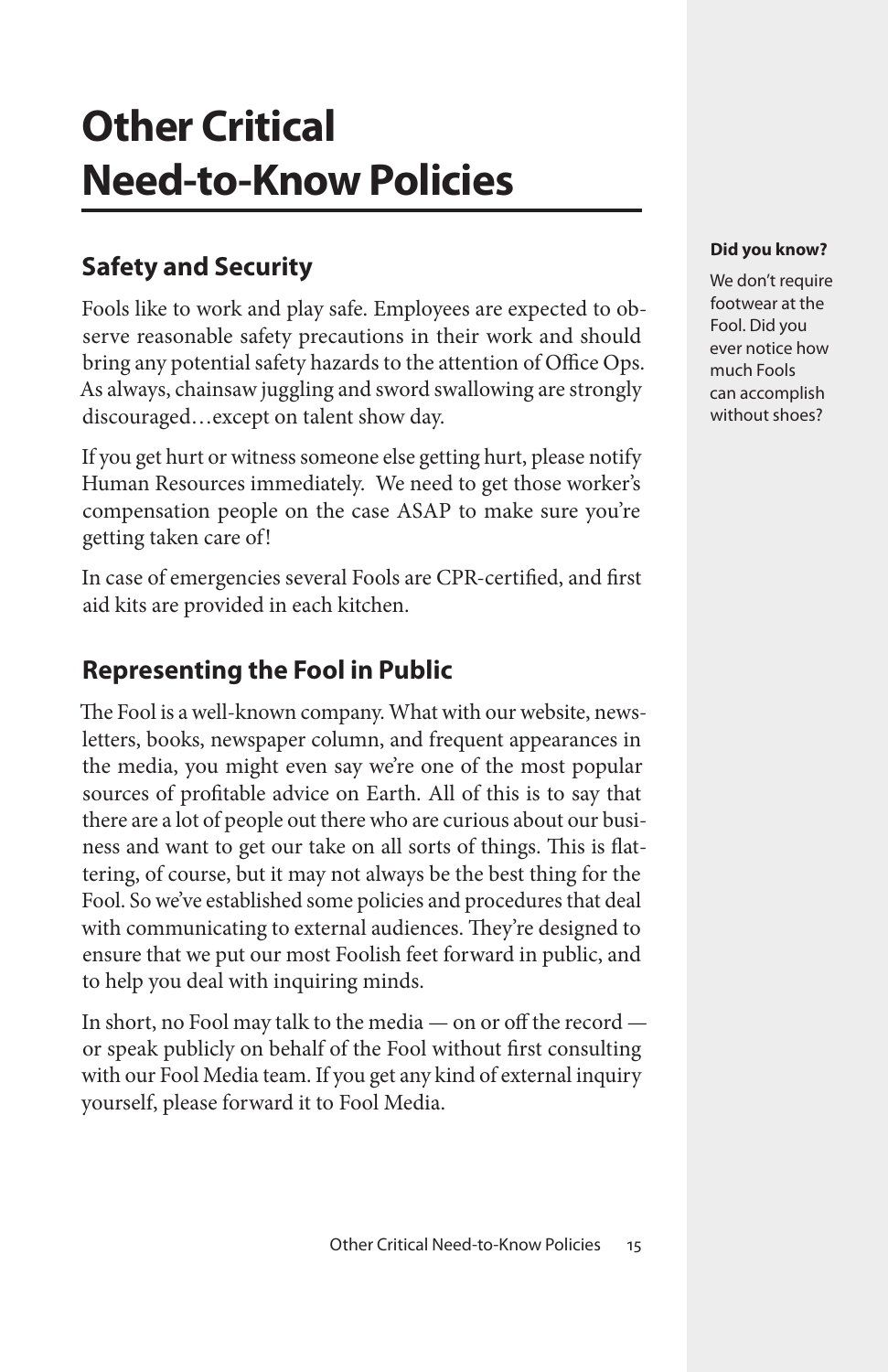## **Dressing for Success**

Unlike the button-up work environments some of you may have experienced, dress at the Fool is relaxed. In order to maintain a workplace where one's clothing does not keep us from focusing on our work, here are a few tips on what is

acceptable

• Just about any article of clothing that promotes the Fool.

and unacceptable

- • Viking helmets with strapless evening gowns
- • Plaid with polka-dots
- Combining more than three colors not found in nature
- Bear Suits...wait a second...scratch that...we already allow someone to wear one.

Of course, this list is not exhaustive. If you have stepped outside the bounds of good taste (or smell), expect your manager or the fashion police to alert you.

# **Changes in Personal Information**

Moving? Changing your name, as Elmer Fudd once did? Turning into a woodchuck? Let us know about it! Every Fool is responsible for providing his or her manager — and Human Resources — with any changes in personal information that could affect company benefits or records.

### **Did you know?**

Your cell phone ringtone is not as hilarious and unique as you think it is. When you are away from your desk, consider leaving the phone on silent or vibrate mode.